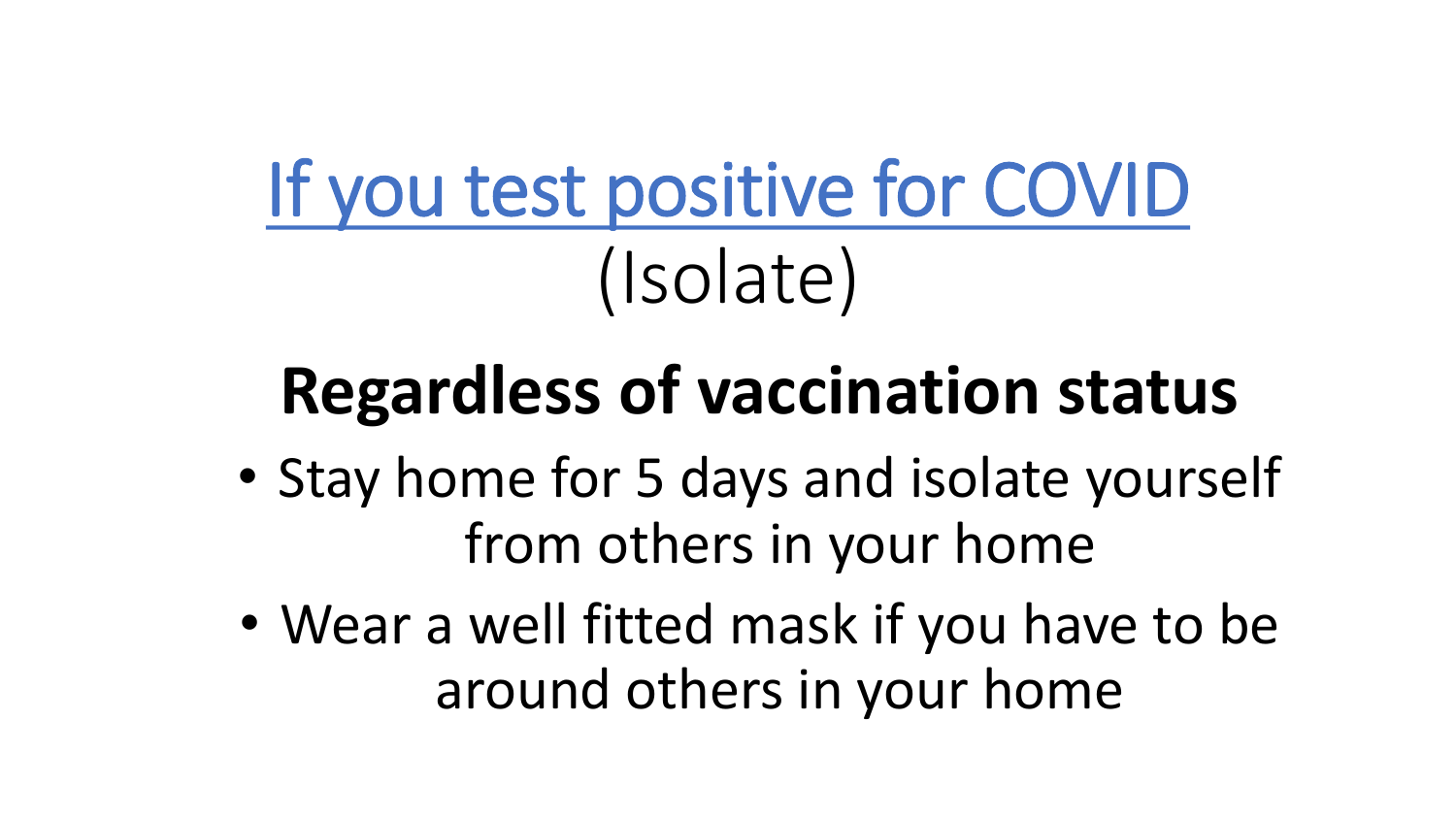## Ending isolation if you had symptoms

End isolation after 5 full days if you are fever free for 24 hours (without the use of fever reducing medication) and your symptoms are improving. If you were severely ill and your symptoms are not improving CDC recommends isolating for at least 10 days.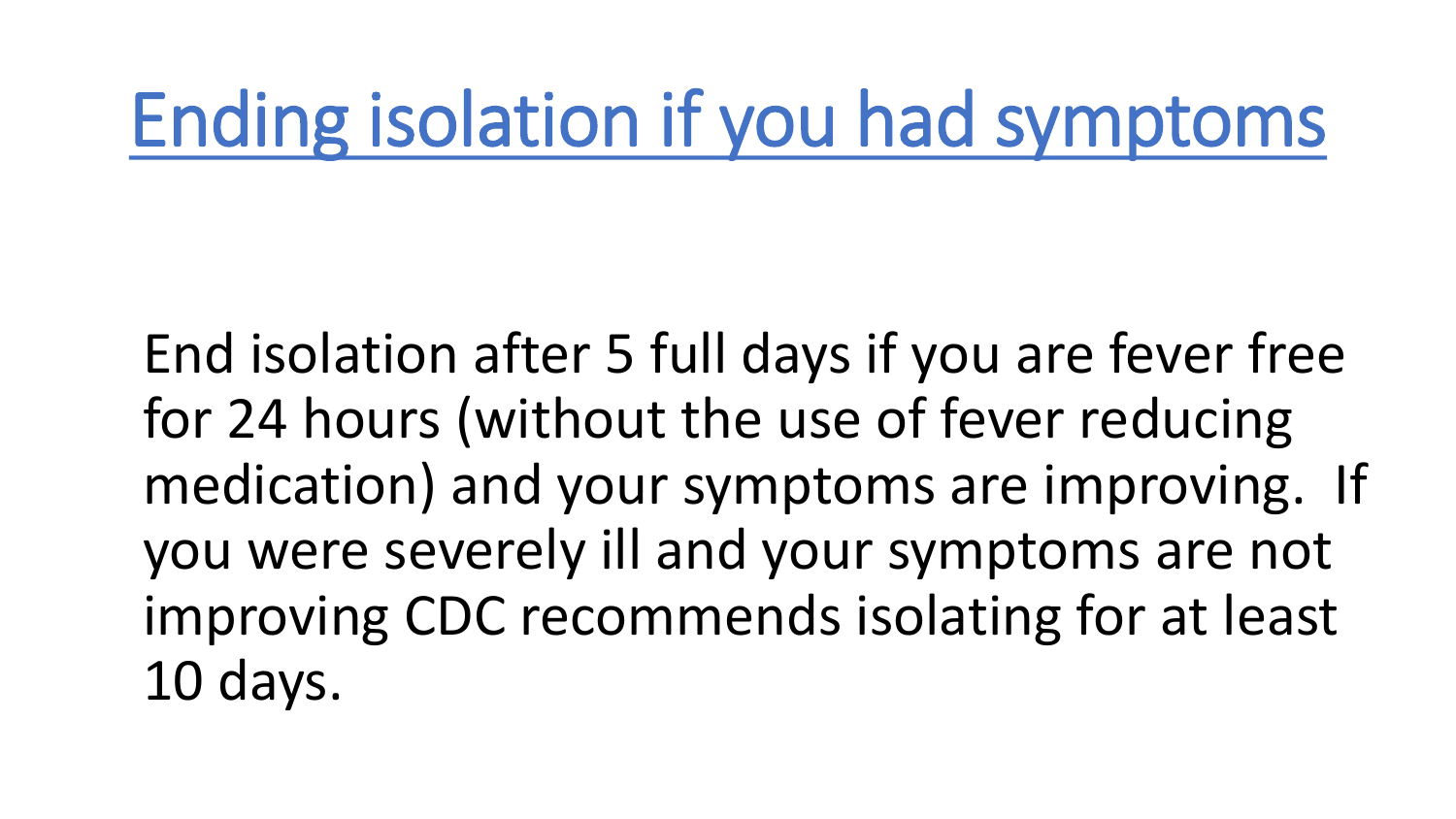# Ending isolation if you did Not have symptoms

#### End isolation after 5 full days after your positive test.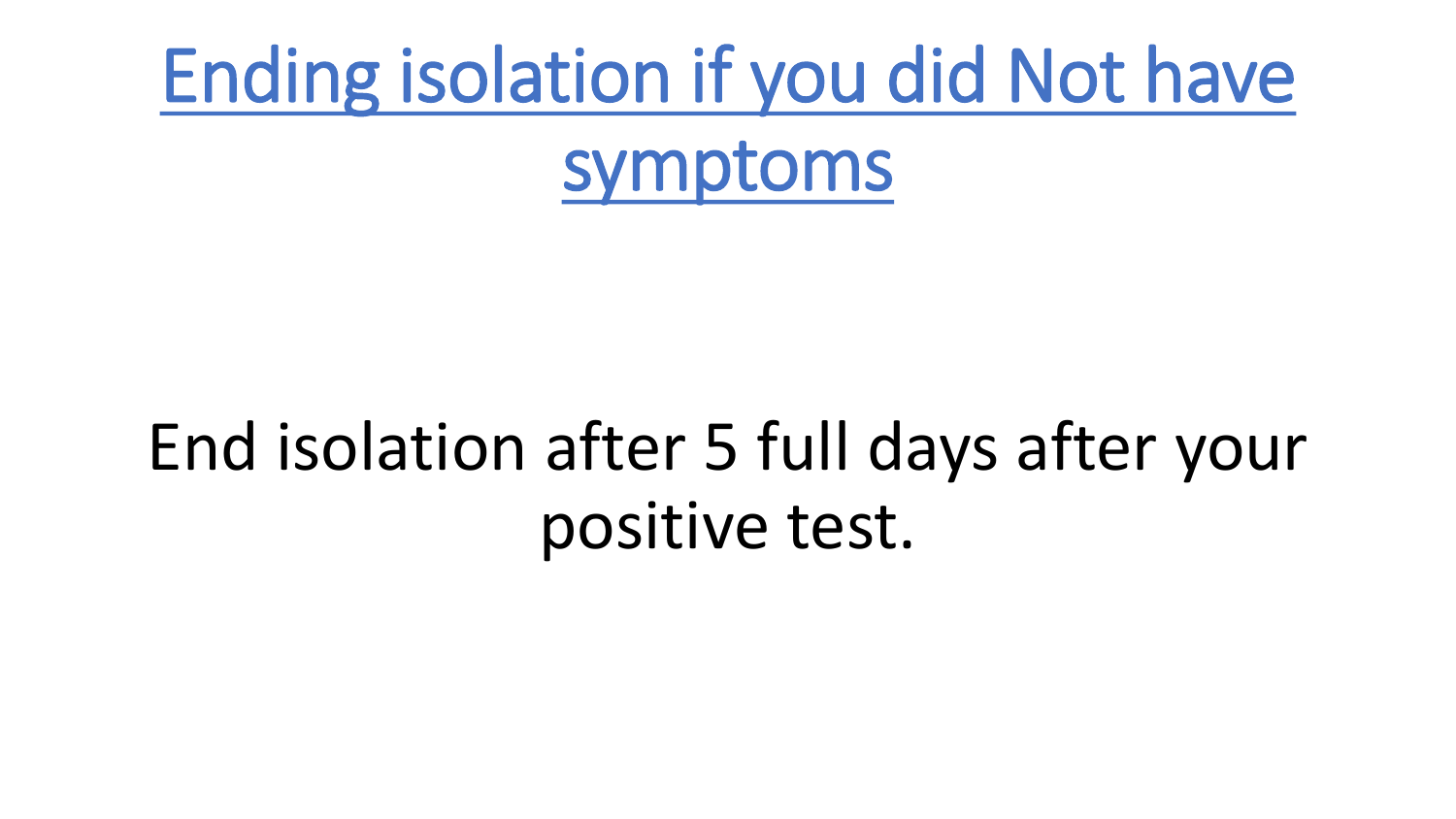## Calculating Isolation

- To calculate your 5 day isolation period:
- Day 0 is your first day of symptoms or a positive test. Day 1 is the first full day after your symptoms develop. You can leave isolation after 5 full days.
- If you test positive and had no symptoms:
- Day 0 is the day of your positive test (based on the day you were tested) and Day 1 is the first full day after the test specimen was collected. You can leave isolation after 5 full days.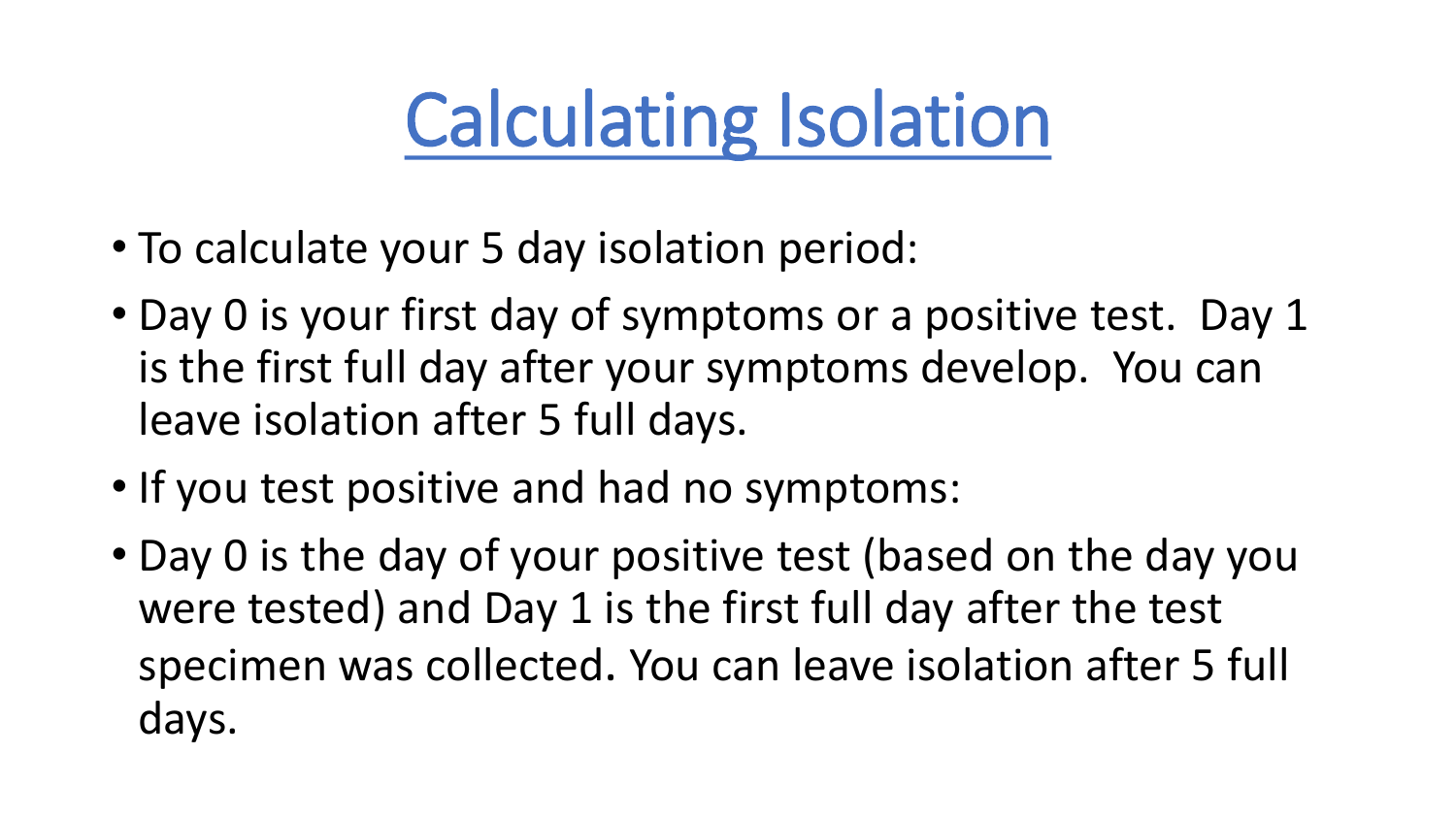### Exposure to someone with COVID-19

•If you: Have been boosted OR Completed the primary series of Pfizer or Moderna vaccine within the last 6 months OR Completed the primary series of J&J vaccine within the last 2 months, you do not need to quarantine unless you develop symptoms.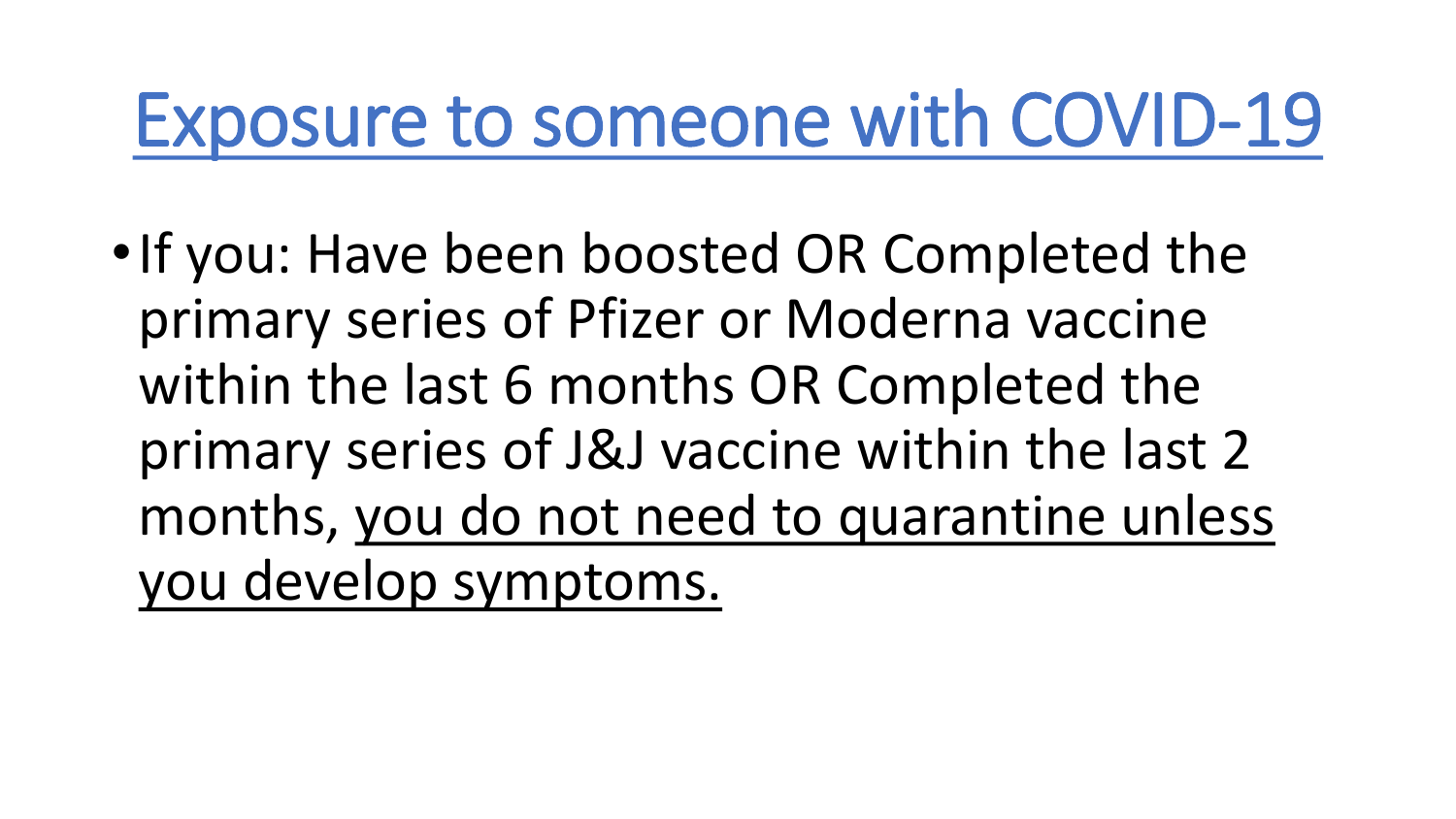### When to quarantine?

• If you: Completed the primary series of Pfizer or Moderna vaccine over 6 months ago and are not boosted OR Completed the series of J&J over 2 months ago and are not boosted OR are unvaccinated stay home and quarantine for 5 days after your last contact with the positive case. Date of exposure is considered Day 0. Day 1 is your first day after exposure.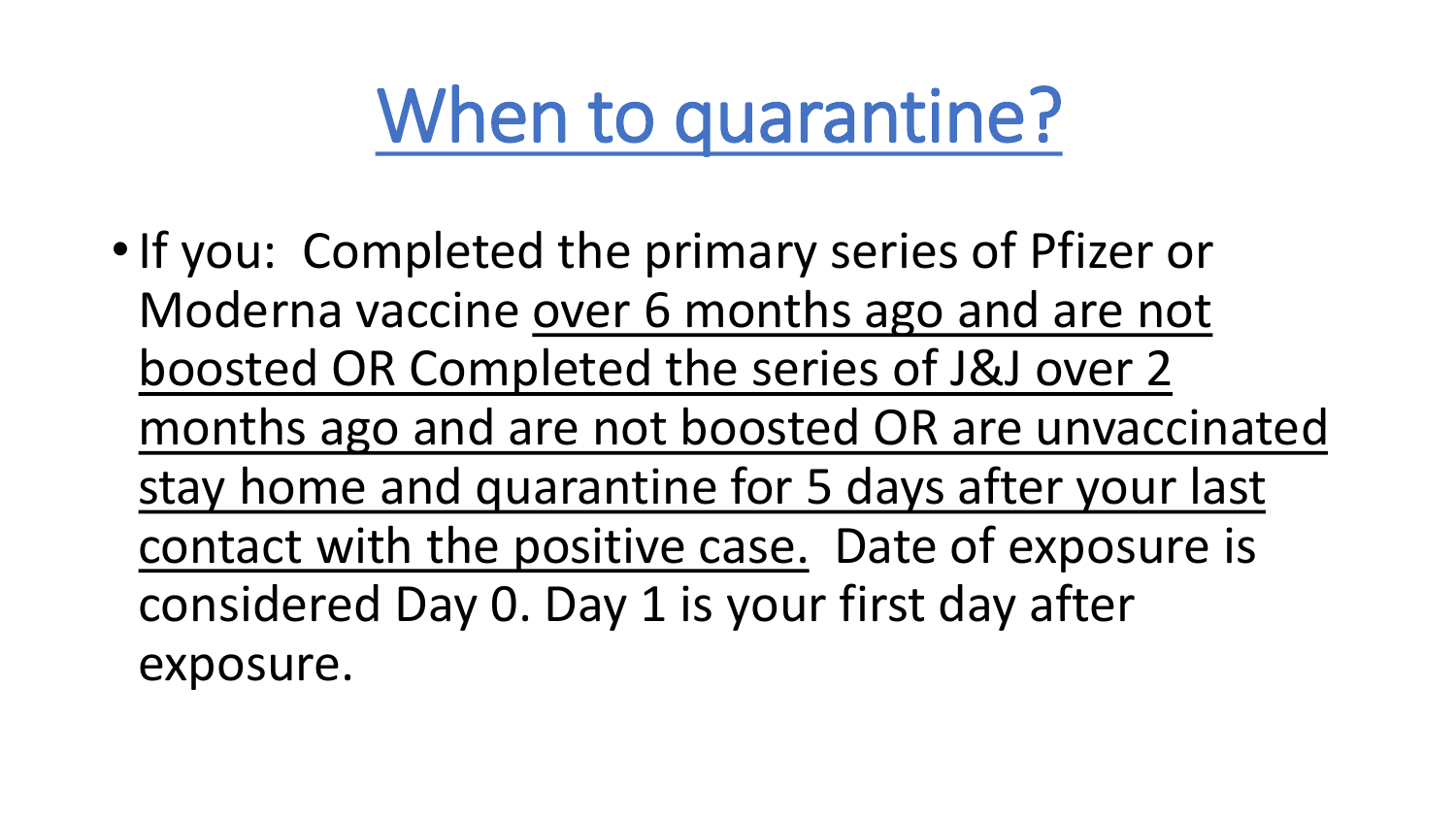

- Masking is required indoors in all campus buildings regardless of vaccination status.
- Sanitizing wipes remain in all classrooms.
- Anyone in need of a mask while on campus can pick one up at the campus security office in Building 1.
- If experiencing COVID-19 symptoms: fever, cough, shortness of breath, sore throat, headache, congestion, body aches, loss of taste or smell, nausea, please do not report to campus. Stay home and contact your doctor to determine if a COVID test is needed.